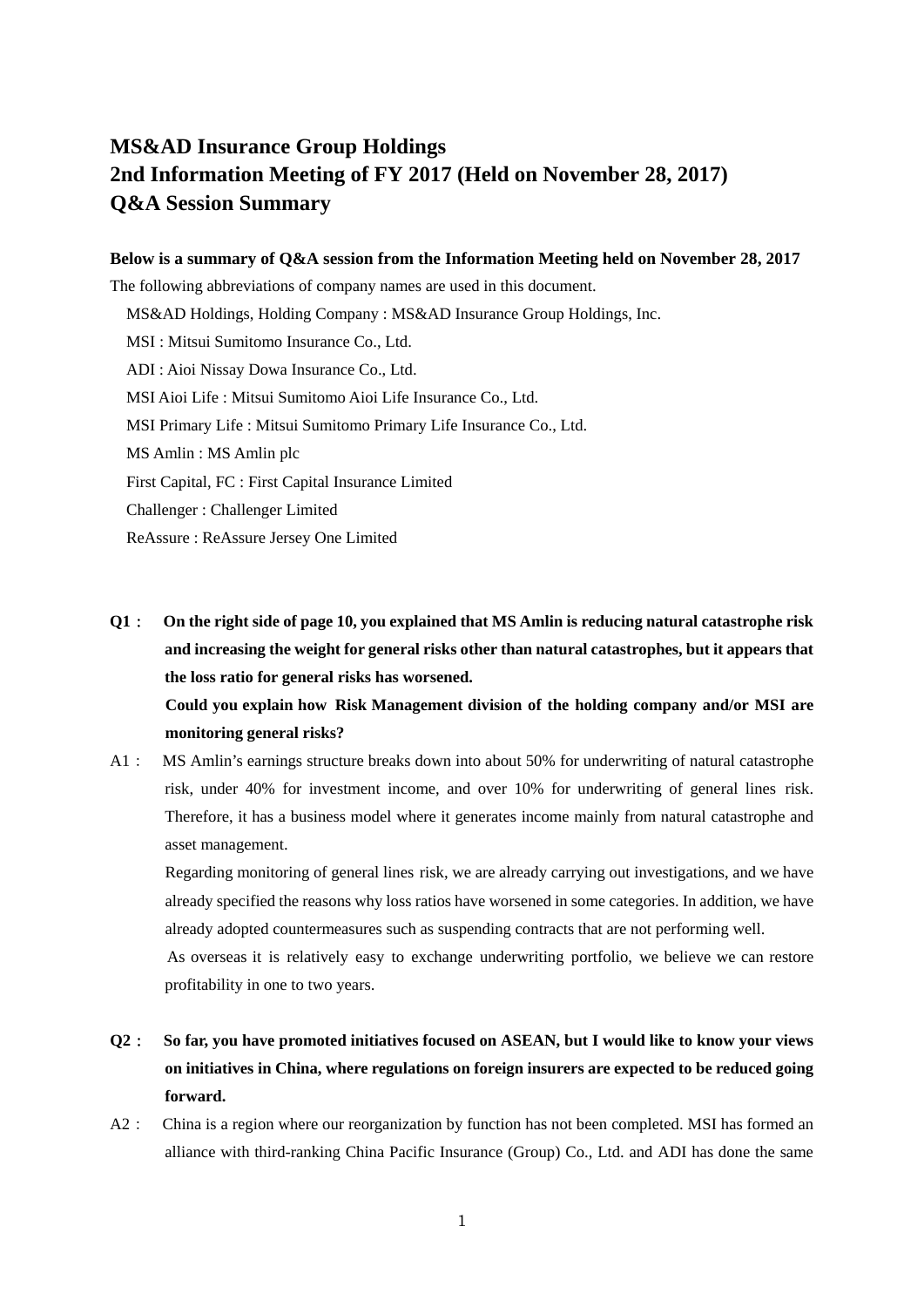with second-ranking Ping An Insurance (Group) of China, Ltd. These partners underwrite automobile insurance and other business and we underwrite through reinsurance from the above partners.

 Our subsidiaries mainly deal with Japanese-affiliated companies. They are steadily producing income and have high profit levels even among foreign-owned general insurance companies. It appears that foreign-owned insurance companies have a less than 2% share of the Chinese market. Even if deregulation advances, we intend to promote business in the local market through alliances and collaborative relationships in principle, given the complexity of the Chinese market.

# **Q (follow-up): Is there a possibility that you will make additional capital contributions to alliance partners?**

 A(follow-up): At present, MSI is a minority shareholder in the partner, but if business expands and the time comes when a capital increase is required, we will respond flexibly.

# **Q3**: **What are your views on large-scale M&As and due diligence going forward? Also, I would like to know how you will control the worsening in the loss ratio at MS Amlin?**

A3: Since the weight of Domestic Non-life Insurance Business is high, we believe we need to promote diversification of the portfolio by increasing the weight of Domestic Life Insurance business and International Business.

We are focusing on Asia, but if there are any good opportunities, including in North America as well, we will consider them and we are aiming for geographical diversification.

 Regarding the worsening of the loss ratio at MS Amlin, we have similarly worked to expand the casualty lines as part of our attempt to diversify the portfolio in areas other than natural catastrophes. Some specific categories of these policies have not performed well, but we have already identified the causes and adopted countermeasures, so if the improvement progresses, we believe that enterprise value will reach our initial estimate.

Regarding due diligence, we understand we conducted the process adequately and appropriately when acquiring MS Amlin. We will make effective use of our acquisition experience up to now in further enhancing our due diligence capability and address acquisition projects going forward.

### **Q4**: **When looking at recent business investments, they did not entail complete acquisitions but rather a partial capital contribution. Has your stance on M&A changed?**

A4: We decided to make minor capital contributions to Challenger and ReAssure. In the case of overseas life insurance business, as we are buying its growth and they are also pure local businesses, our basic stance is to build partnerships with majority-owned companies that have local strength and know-how.

On the other hand, our basic stance on overseas non-life insurance business is to make 100% capital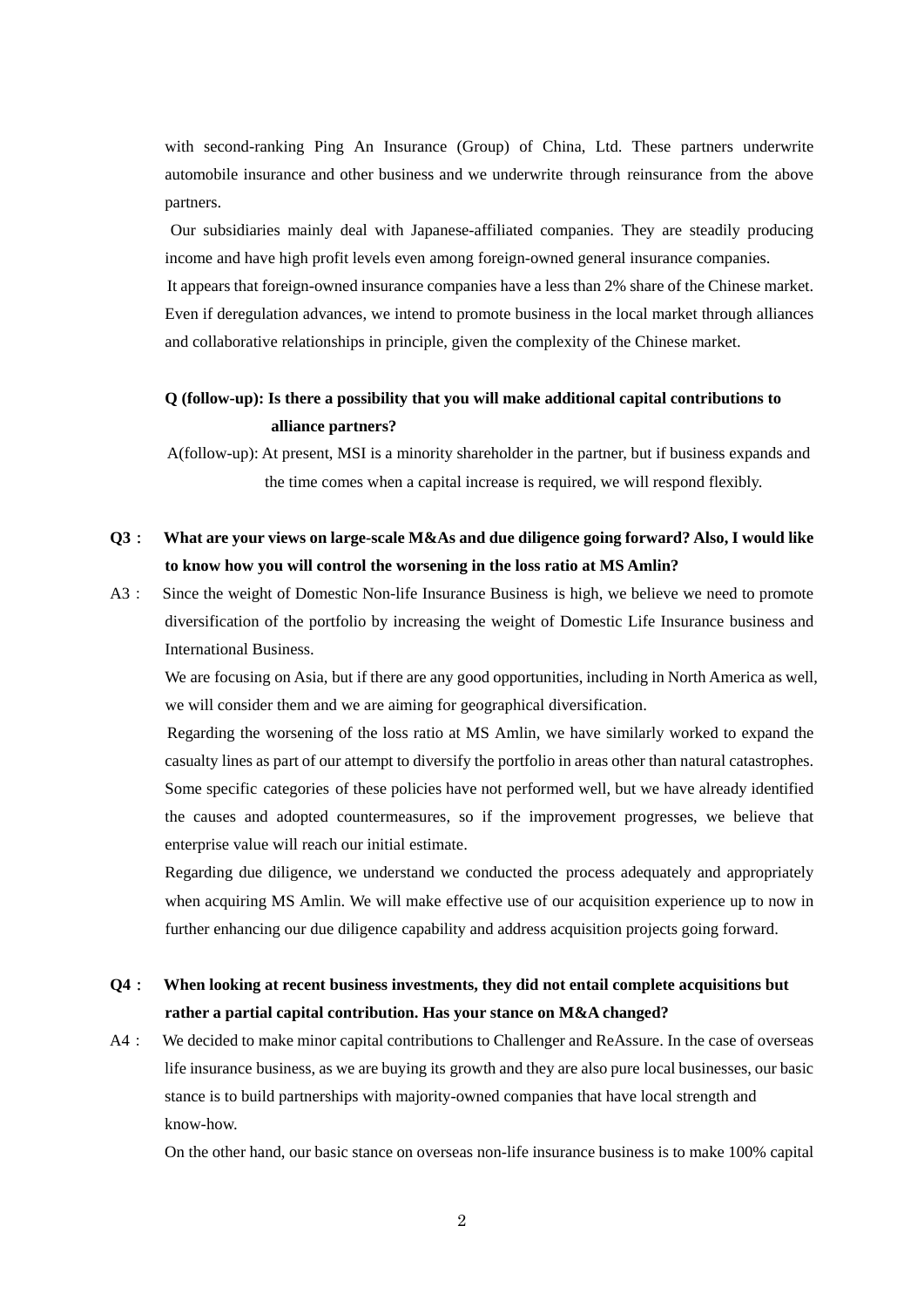contributions.

- **Q5**: **What is your view on the rise in (re-)insurance premiums from next fiscal year?**
- A5: The market's view is that the rise will be around 10%, and I think the market consensus is around 5% either side of this, which is the same as our view.
- **Q6**: **The target business portfolio you are aiming for on page 15 shows 50% for Domestic Non-Life Insurance Business. Is it correct to understand that this means 50% of your revised Group Core Profit?**
- A6: While considering this target in the process of working on the revised definition, we also intend to accomplish it on the previous definition basis. We would not change the definition for that purpose.
- **Q7**: **Do you think that the level of profit in the Domestic No-life Insurance Business in four years, after the end of the next medium-term management plan, will be higher or lower than the current level?**
- A7: We believe that the level of profit in automobile insurance will gradually shrink. In the case of fire insurance, however, we expect profit to improve because of the reinforcement of ERM from the underwriting losses that continued for several years, and underwriting profit will also increase in association with the expansion of the top line in "Other" insurance. Therefore, we are developing the next medium-term management plan based on the assumption that we will maintain or expand the level of profit.
- **Q8**: **On page 9, the future expense ratio target is 30%. MS&AD Group has two core non-life insurance companies, and despite having many employees and agents, I believe they have reduced the expense ratio by making considerable efforts. Does the 30% level assume the continued existence of the two companies? What kind of measures will you take to reduce the ratio even further?**
- A8: MSI has already reached this level and it is not an unreasonable target. We have reduced the level of 35% at the time of the inauguration of the MS&AD Group to a level of 32% through initiatives such as reorganization by function. We intend to realize this target by continuing to promote efficiencies such as the sharing of claims services systems and standardization of products and operating procedures. Regarding the continued existence of the two companies, we regard all kinds of possibilities as options, so you should consider that this is assumed.
- **Q9**: **You explained that the level of 200% for the ESR was not stable, but signs of stability appear to have increased in view of the current market share price level and other factors. What points are you concerned about?**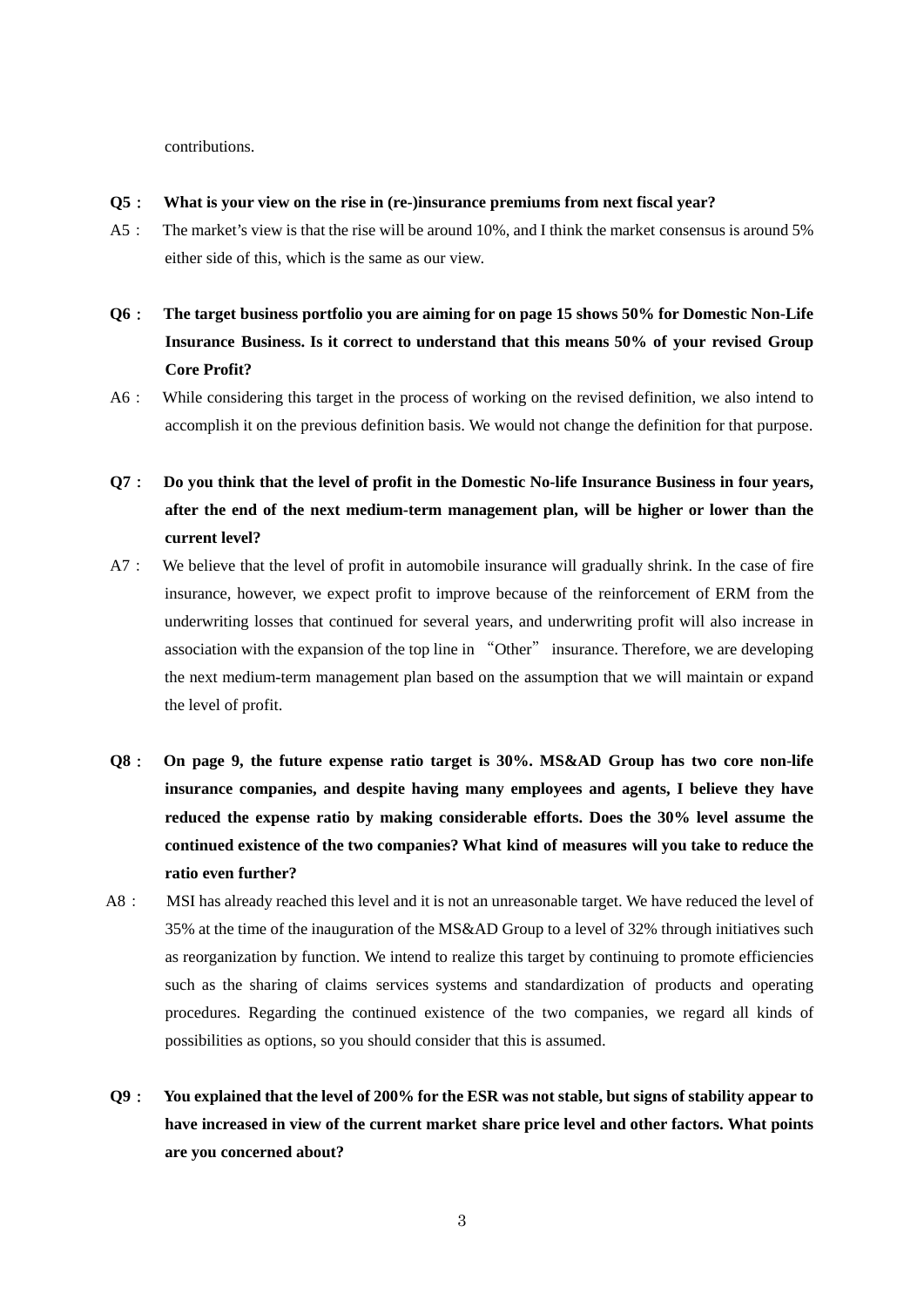**Also, do you plan to revise the calculation method of NAV and integrated risk amount for the ESR in the next medium-term management plan?** 

- A9: Once acquisition processes are finalized, the ESR will decline from the current level of 199% and we believe it will take some time to recover to the 200% level. Regarding the measurement of the ESR amid our efforts to improve capital efficiency leading up to the next medium-term management plan, we will review various matters including whether to change the current pre-tax calculation to an after-tax calculation.
- **Q10**: **In the next medium-term management plan, will the Company enter into a phase of reviewing capital policy and returning surplus capital to shareholders or a phase of aiming for top-line growth, including M&A?**
- A10: We do not intend to just aim for top-line growth. Profitability is our top priority, and we will consider M&A while examining capital efficiency. From the perspective of increasing capital efficiency, shareholder returns are also an option. There has been no change in our direction of growing steadily and increasing the absolute amount of profit.
- **Q11**: **At the top left of page 15, in regard to the direction of the next medium-term management plan, you explained that the Company plans to review the definition of Group Core Profit, which is the source of shareholder returns. Is it correct to understand that the Company will consider increasing the source of shareholder returns in regard to the net balance of the catastrophe loss reserve and gains on the sale of strategic equity holdings? In tandem with the change in definition, is there a possibility of changing the ratio of return to shareholders, which is currently 50%? The ESR is close to the target level of 200%, so do you intend to raise the 50% ratio of return?**
- A11: As you understand, we are considering such factors as the catastrophe loss reserve and gains on the sales of strategic equity holdings with the future introduction of IFRS. Regarding the ratio of return to shareholders, in the case of before reflecting the catastrophe loss reserve, profit volatility will increase unlike before. Therefore, for the sake of keeping stable returns, we are considering factors to ensure some flexibility, which also includes a ratio of return within a certain "range", instead of the current certain "figure". We are considering to maintain the level of shareholder return and aim to expand it by increasing Group Core Porfit.

Regarding the ESR, I do not think that we can maintain a level of 200% in a stable way at present.

**Q12**: **Within the direction of the shareholder return in the next medium-term management plan on page 17, it says that you are "considering maintaining the same level of shareholder return as that in the current medium-term management plan." Is it correct to understand that you will maintain the total shareholder return amount at the current level or higher even if the ratio of**